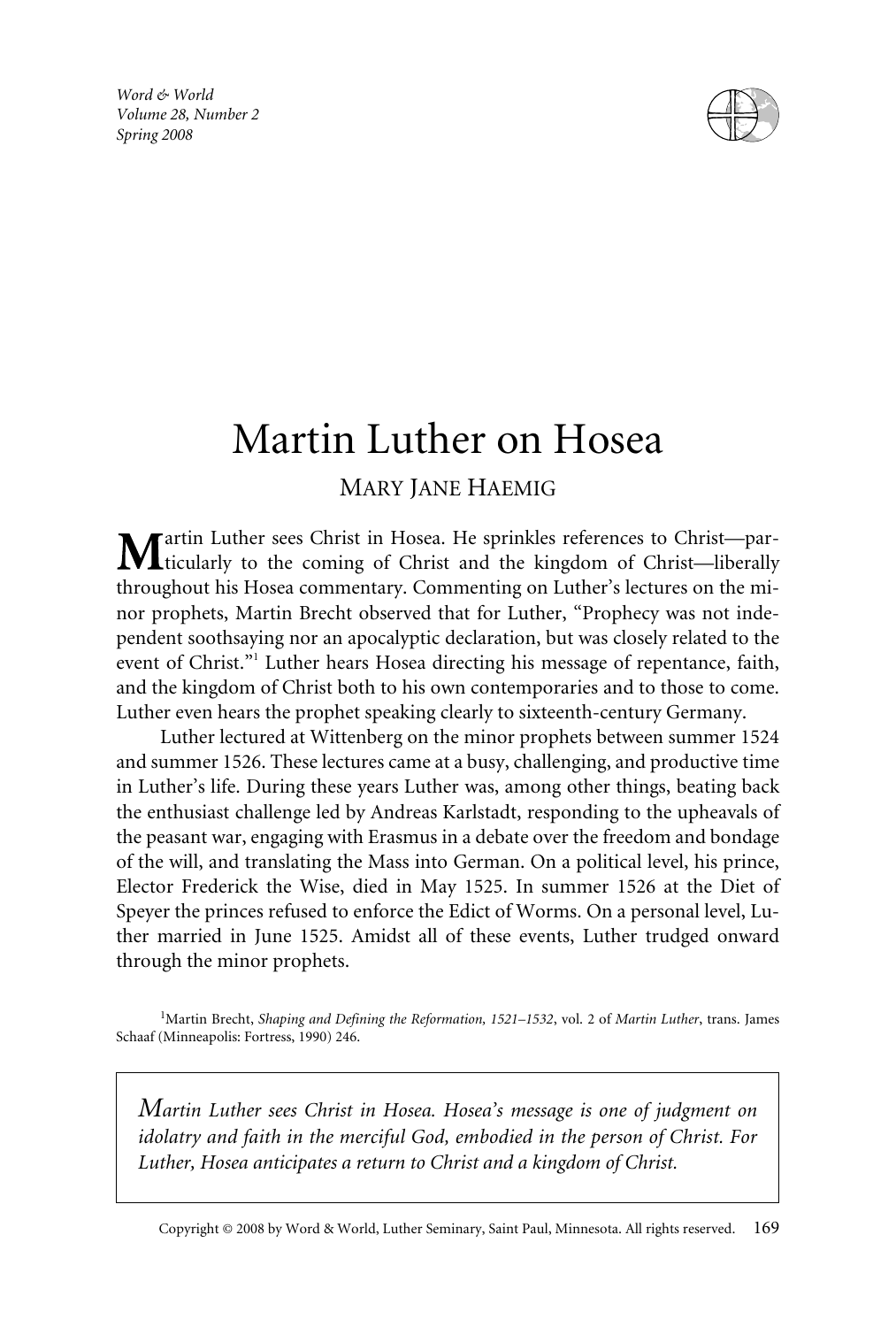Luther did not produce an actual text of his Hosea commentary; rather, what has been passed down to us are notes taken by students who attended his lectures. The commentary on Hosea published in Basel in 1526 was based on student notes. The version in the American works of Luther is based on Zwickau manuscripts described as "true student notebooks"  $(x)$ .<sup>2</sup> The commentary is structured in a verse-by-verse style. Luther does not comment on every verse, and comments are generally short. In some places the commentary is difficult to understand. Luther's commentary reflects his own struggle with the text of Hosea. Luther recognizes that the book is not a neat continuous work. Rather, it consists of several distinct parts; sometimes Luther calls these sermons. At the beginning of chapter five he notes, "The prophet did not write everything at the same time, nor did he preach all in the same year" (26). And at the beginning of chapter 13 he notes that the prophet "again begins a new sermon. He preached those sermons in different years and at different times" (69).

Several times Luther voices his own frustration with determining the meaning of certain passages. At the beginning of chapter seven he writes, "This is also an obscure chapter" (35), and at the beginning of chapter 10, "The meaning is obscure, although the words are not" (53). Repeatedly, Luther notes the nonliteral use of language. Commenting on 7:12, he notes, "All of these things have been spoken with figurative language" (39). And on 12:11, he states:

We must become accustomed to the state of mind and to the figurative language of the prophets. In their preaching the prophets relate everything to the coming Christ, etc. They do not seem to harmonize well, but we must consider their state of mind. (67)

Luther also indicates that he is aware of an exegetical tradition: commenting on 8:1, he complains, "What Jerome says is cold, distorted, violent" (42).<sup>3</sup>

Redactional issues, exegetical conundrums, and interacting with the history of interpretation are not the main themes of Luther's discussion of Hosea. Rather, for him the book preaches repentance and faith. All of its themes—human idolatry, sin, wrath, promise, faith, the nature of God, and Christ—speak of the activity of God's word. Luther finds that Hosea speaks directly to his (Luther's) own situation, a situation beset by idolatry, false authority, and persecution.

#### **HOSEA THE PROPHET**

For Luther, Hosea's person, internal consciousness, and personal conduct are not major themes. Rather, Luther focuses on Hosea's message. At the beginning

<sup>2</sup> All page references are to the American edition of *Luther's Works,* vol. 18, ed. Hilton C. Oswald (St. Louis: Concordia: 1975). Richard J. Dinda translated the "Lectures on Hosea," 3–76.

<sup>&</sup>lt;sup>3</sup>Hilton Oswald notes in the introduction to *LW* 18: "In his exegesis Luther has here reached a new level of independence and maturity. He no longer follows but more often rejects the thoughts of commentators like Jerome and Lyra. He feels more free than before to fault the Vulgate text on the basis of references to the original Hebrew text. Thus he freed himself of patristic and scholastic shackles, and the old fourfold interpretations hardly come in for mention any longer. The prophets think and speak in the direction of the New Testament" (xii).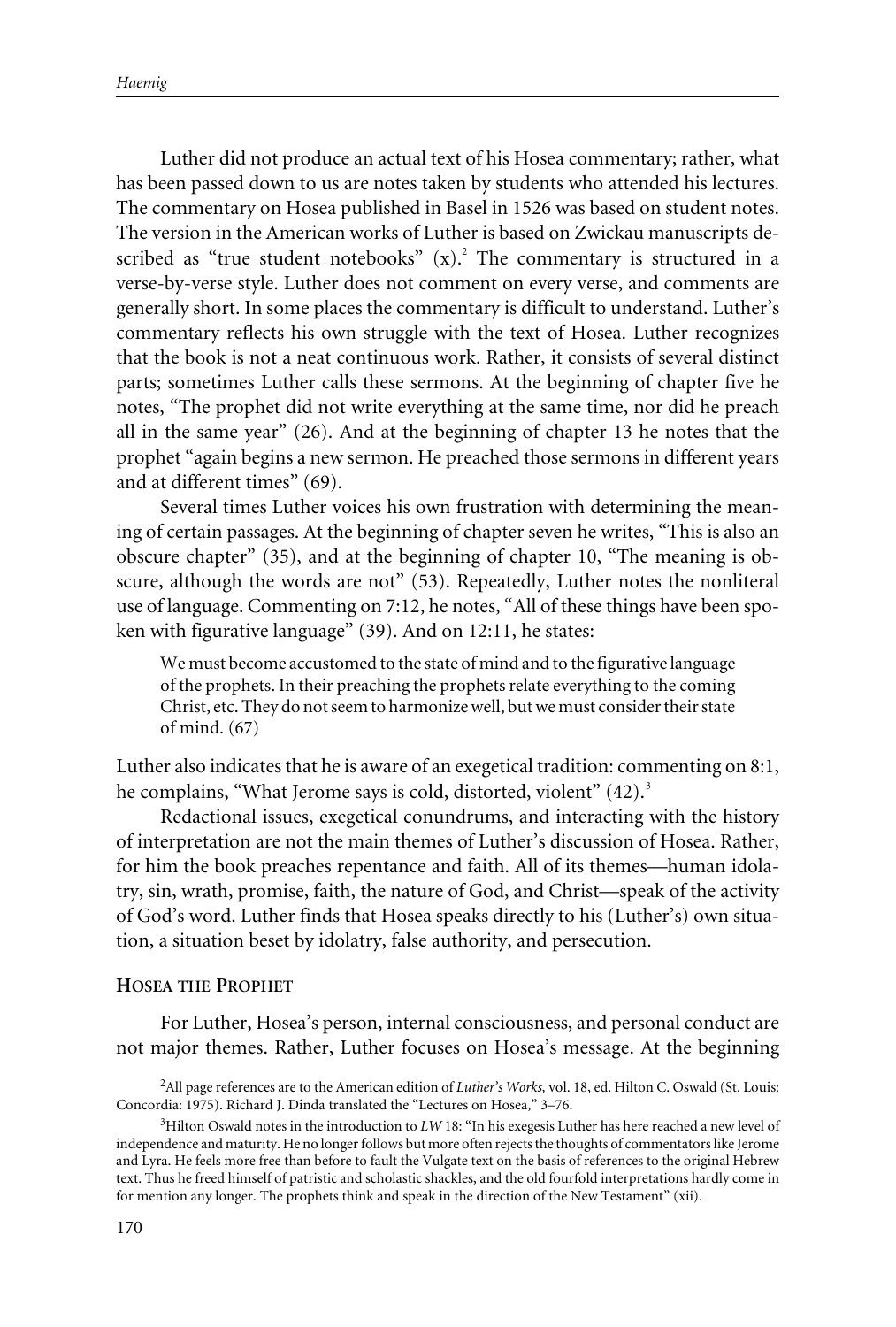Luther comments that "people thought Hosea was mad" and that they considered him "a fool and a heretic" (3). But for Luther this speaks primarily not of Hosea but of the nature of the word:

This, however, is the nature of the Word, that it deals in apparent foolishness with the very wise. Another characteristic of the Word is the cross that he could not escape. It seems that he is fighting alone against all the prophets and even Moses. (3)

*"for Luther, Hosea's prophecy is about Christ and is 'against the hypocrites of his time and against the wicked'"*

For Luther, Hosea's prophecy is about Christ and is "against the hypocrites of his time and against the wicked" (16). Hosea's work is encouraged by the Spirit (42). The prophet does not doubt his own message. As Luther notes in chapter four, "the prophet begins to rebuke manifest sins....The prophet is certain that he is preaching the Word of the Lord" (19). Luther tries to place Hosea historically, noting, "He prophesied over a long period of time, 40 years or more" (26). Luther speculates, "The aged prophet seems to have been alive in the captivity that he foretold" (3).

As Hosea's person is not important, so Luther does not dwell on the personal qualities of his wife and children. They too serve the greater purposes of the writing. Near the beginning Luther writes:

Do not take this to mean, then, that harlotry is charged to the wife, that is, do not take this in the active sense, but understand that the wife has allowed herself, her sons, and her husband to be so named because of the people and against the people, as if she were saying: "I am called a harlot and my husband is called a whoremonger because you are harlots and whoremongers." Oh, how great a cross they suffered with those insulting names for the sake of the Word of God! (4)

Luther focuses on Hosea's message; Hosea and other persons as well as the events of their time are instruments and backdrops for the work of the word of God.

## **HOSEA'S MESSAGE**

Luther hears Hosea preaching repentance and faith. In his introductory comments on chapter one, Luther states, "God always announces repentance before His wrath comes" (3). At the beginning of chapter two, he continues, "I understand that the entire chapter is addressed to those who have obtained mercy.... [This] is the word of the Gospel" (8). Throughout, Luther hears Hosea preaching the word of repentance and faith, judgment and mercy—or, in other words, law and gospel. The word preached by Hosea functions within two time dimensions, the temporal and the eternal. Further, the temporal dimension encompasses both Hosea's time and Luther's own time.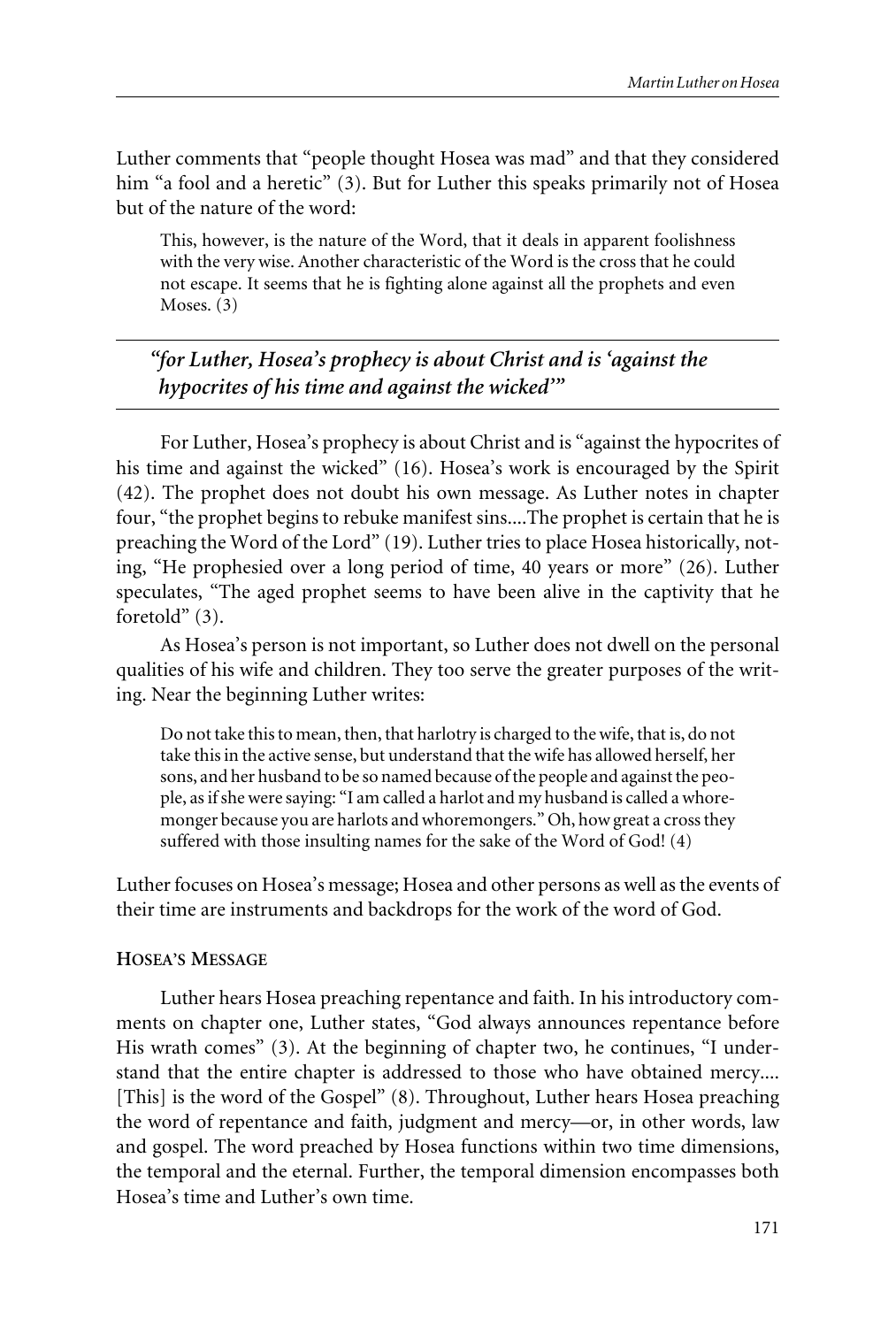Throughout his lectures, Luther contrasts human works—whether those works are explicitly idolatrous or works done with the mistaken intent of serving God—with God's gospel, understood as God's mercy and the faith and truth received from God. The prophet's preaching of the law applies both in Hosea's own time and in Luther's time. Repeatedly, Luther makes clear that the underlying problem is unbelief or idolatry. Luther explains idolatry in his exposition of 1:2 ("For the land commits great harlotry by forsaking the Lord" RSV):

The true seed that purifies our souls is the Word of God. When you depart from this, you commit harlotry. He transfers a simile of the flesh to the spiritual realm. Committing harlotry means practicing idolatry. Idolatry is the genuine trust in works; harlotry is to sin with unfaithfulness against the First Commandment. Properly, harlotry is to act against the First Commandment in the name of God, that is, to do without faith what you imagine you are doing to worship God. (4)

Luther returns many times to the theme of idolatry. Commenting on Hos 7:10, Luther notes, "The prophets did all things for the First Commandment and for faith, etc. The prophets note, as now, that the greatest sin is unbelief" (38). And on chapter 11, "The sense of this chapter is this: Idolatry is the chronic evil of that people; they were fashioned as sinners from the very womb, etc." (59).

Luther hears Hosea preaching not only judgment and repentance but also God's mercy and faith. Luther comments on how different this "new doctrine" is while explicating Hos 6:1 ("Come, let us return to the LORD; for it is he who has torn, and he will heal us; he has struck down, and he will bind us up"):

This is where the kingdom of Christ begins. The Law does not teach this, but the knowledge of the new doctrine does. The Law does not teach one to turn to a God who strikes to flee an angry God, etc. (31)

Luther makes clear that the teaching of the gospel shows us the nature of God. His extended comment on Hos 11:9 ("I will not execute my fierce anger...for I am God and no mortal, the Holy One in your midst, and I will not come in wrath") shows God's mercy as stemming from the nature of God:

He is saying, as it were, "I strike down and I heal. Man wants to uproot everything, but not I." This is a wonderful promise of the mercy of God: "I want My reputation for mercy to remain safe. I also want people to flee to Me for refuge." Satan wants no one to remain a Christian. In the midst of death God promises mercy. "If I oppress you, you should flee for refuge to Me. Stay here." (61)

For Luther, Hosea's prophecy encompasses past, present, and future. Commenting on the story of Jacob wrestling with God in Hos 12, Luther writes, "In their preaching the prophets have the custom of teaching what happened in the past. From that they compose consolation or rebuke for present situations" (65). But Luther focuses less on the past and more on the present and future. For him, Hosea's prophecy concerns both the temporal kingdom (whether of Hosea's time or Luther's time) and the eternal, spiritual kingdom of God. Luther makes this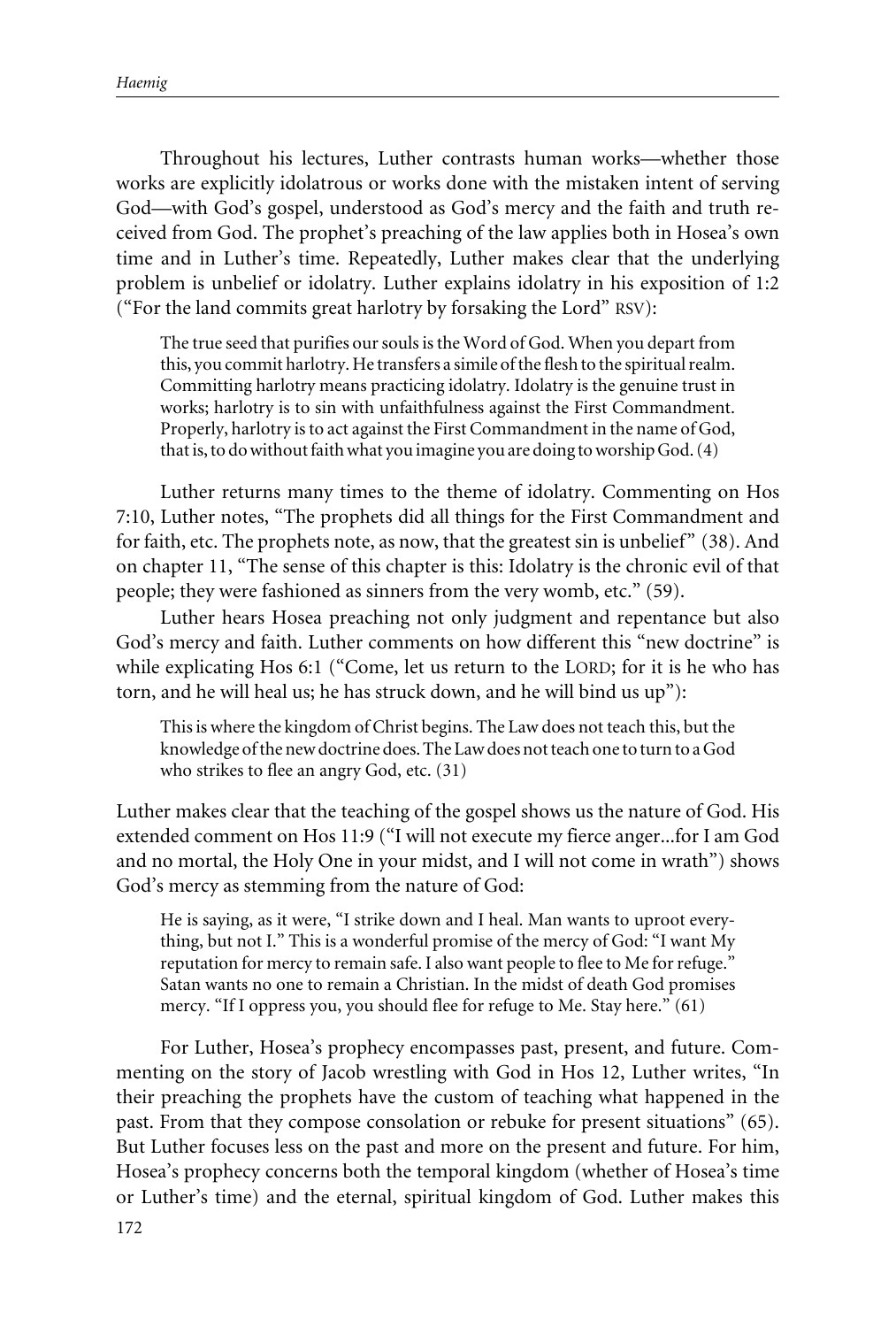clear already in chapter 1: "All the prophets look forward to the kingdom of Christ" (5). Luther hears Hosea prophesying "that the kingdom was going to be taken away because of the wicked kings" (5), noting that the kingdom of Israel was never restored but became one with the kingdom of Judah, the kingdom which "came to Christ forever" (5) and which was "transformed into a better one" (6). Hosea's third child "connects the prophecy of the temporal kingdom with that of the eternal kingdom" (6). God speaks: "I will lift up another people. If My former people joins this one, it will be saved. If it does not, it will not be My people" (6).

## *"for Luther, Hosea's prophecy encompasses past, present, and future"*

Hosea looks forward not simply to the political return of God's people to their ancestral lands or even their spiritual return to worshiping the true God. Rather, "return" is first and foremost a return to Christ. This is clear, for example, in a comment on chapter 3, "The Jews will return to Christ. As Paul indicates, this took place through the Gospel" (16). While commenting on verse 3:5 ("Afterward the Israelites shall return and seek the Lord their God, and David their king"), Luther maintains that this is about the "return, through the Gospel, to Christ, the Son of David" (17). Luther reads 11:7 ("My people are bent on turning away from me") to refer not to the people's return but to a spiritual return that is Christ's return:

Take this to refer to a spiritual return. It began with Christ when the Gospel was sent throughout the world. That is, "they will be in suspense, they will be put off, until I shall have returned, etc." (60)

The future is a return to the hearing of the word. Hosea brings past and future together in 12:9 ("I will make you live in tents again, as in the days of the appointed festival"). God's word that once came in the law now comes in Christ. Luther explains:

These were the feast days appointed for preaching so that the people might hear the Law. This is looking toward the coming of Christ, just as we always consider the Last Day as if it were very present. This is the way the prophets considered the incarnation of Christ. This means: "There will come a time for you to again assemble and hear what you used to hear on feast days, namely, the Word of God." (67)

Luther makes clear that Christ comes in and through the preaching of the gospel. Commenting on Hos 6:3 ("his appearance is as sure as the dawn; he will come to us like the showers, like the spring rains that water the earth"), Luther writes about God's "appearance":

He wants to say: "The knowledge of Him will rise up through the Gospel like a dawn which is not held back." His coming, that is, Christ's coming, is like the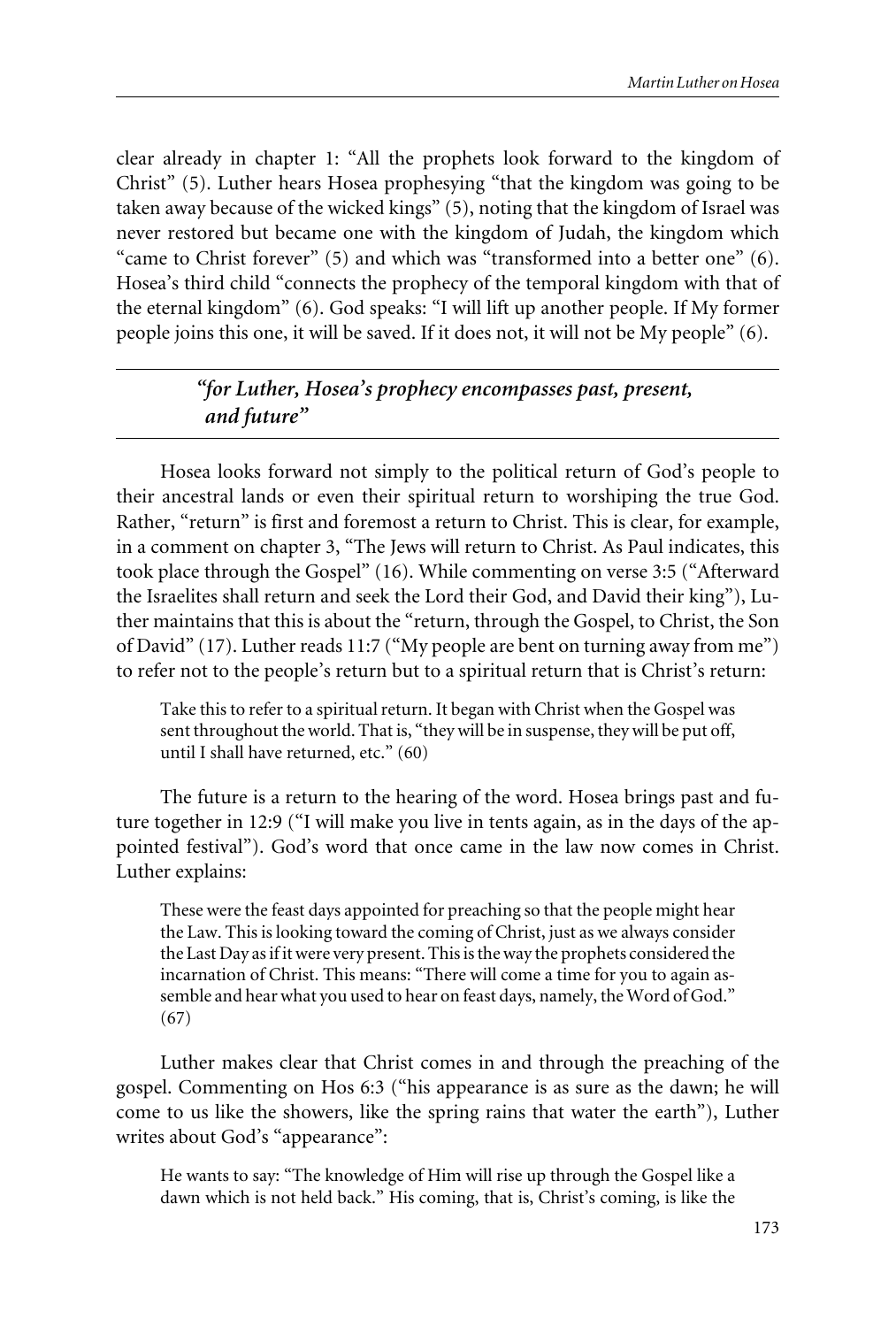dawn, which progresses. Its rising is established and directed. It is sure, and it makes headway. (32)

In his comment on "He will come to us like the showers," Luther exclaims, "This is just too great! This happens through the handing down of the Gospel, by which we know God" (32).

While commenting on the spring rains, Luther continues:

We can understand this in no other way except about the preaching of the Gospel. The Word of the Gospel is the evening rain, because it is the Word of the cross. It is the morning shower because it is the Word of comfort and re-creation. (32)

He continues the same theme in his commentary on verse 4 ("What shall I do with you, O Ephraim? What shall I do with you, O Judah?"), noting: "It is as if he were saying: 'I preach the gospel to you, otherwise you do not become godly. If I do not preach, you remain as you were, etc.'" (32).

Luther picks up these themes at several points. Near the end, while commenting on the phrase "they shall blossom like the vine" in Hos 14: 7, Luther notes:

He takes this to mean the preaching of the Gospel. The wine must be the finest wine. My idea is that this is the Gospel. If you wish to relate this to the Sacrament of the Altar, you can. It is a beautiful promise about the kingdom and grace of Christ. (76)

### **CONTEXT AND INTERPRETATION**

Luther's own situation permeates his commentary on Hosea. He uses his own context, especially aspects of Roman Catholic practice, to help explain Hosea to his students. He also uses Hosea to state and defend his own theological insights and to attack his opponents.

Luther connects the idolatry condemned by Hosea to idolatry in his own time. In his explanation of 2:8, he condemns those who become monks and claim to "serve God with vows and ceremonies" (9). Luther observes:

But who tells you that you thus are worshiping the true God, when He has not commanded these things? Therefore you have made up for yourself some god who wants these things, although there is no true God who requires this or who wants to give eternal life because of this. What then are you worshiping except an idol of your own heart, whom you think the righteousness of your works pleases? Those, therefore, who most of all maintain that they know the hand of the giver do not know it most of all. All Scripture urges this, that one truly know the true God. Where that knowing does not exist, there harlotry and false knowledge of God cannot but be. From this also comes outward idolatry. (9–10)

Continuing his explanation of 2:8, Luther writes of "Baal": "Those worship Baal who dream that a life that serves God with faith and love is imperfect but a life that serves with chastity, poverty, and obedience is perfect" (10).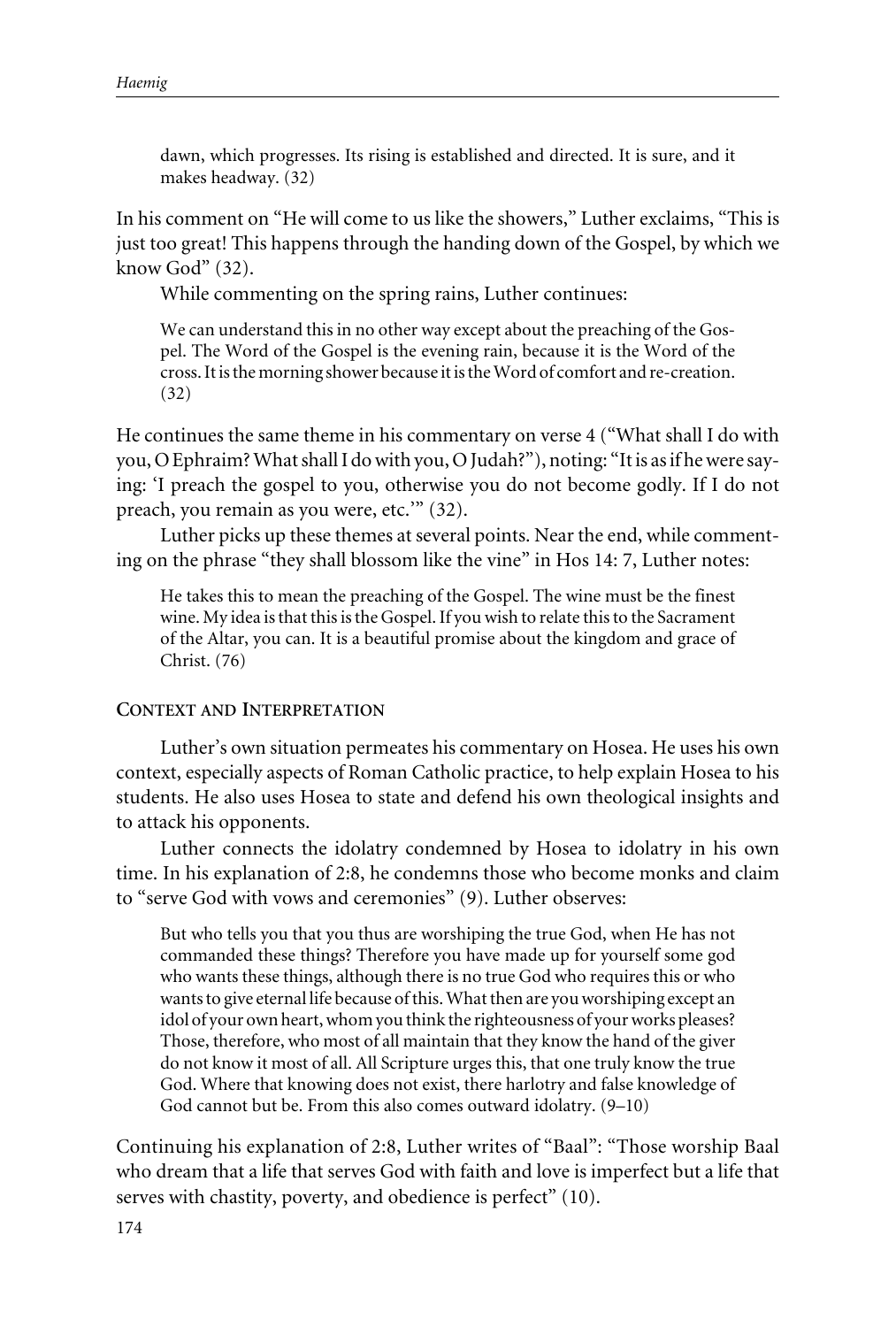"Chastity, poverty, and obedience" are references to the three vows that monks made. Luther thus equates a monk's life with a life of idolatry. Luther several times draws a parallel between monastic practice in his own time and idolatry in Hosea's time. Commenting on the "idolatrous priests" of Hos 10:5, Luther notes: "The idolatrous priests were religious men, monks, who lived a more devoted and more restricted life in their worship, etc., than the rest" (55).

> *"Luther uses Hosea to state and defend his own theological insights and to attack his opponents"*

In a humorous jibe, Luther uses competing monastic orders to elucidate Hos 12:11, remarking, "It seems that Gilead and Gilgal made comparisons between themselves, like Observants and Franciscans" (67).

Other aspects of Roman Catholicism also are used to elucidate Hosea, allowing Luther opportunity for criticism. Luther uses 7:11 ("Ephraim has become like a dove, silly and without sense") to fault Roman bishops and their claims of authority:

He is misled by false prophets and passes no judgment on their doctrines....In this way our bishops have taken away our sense. They have removed judgment from us and have kept it for themselves. (38)

At the beginning of chapter 10, Luther compares Israel to the bishop of Rome:

Although there may be those who seem to live otherwise and make a false pretense of repentance, they do not intend with true zeal to better themselves, etc.; they are like the bishop of Rome now. (53)

Roman Catholic clerics and practices are not Luther's only contemporary references. One can hear at least an allusion to the enthusiasts, the "heavenly prophets" whom Luther criticized in other writings, in his description of false prophets in the introduction to chapter 7:

[W]hen the prophet has now reproved the king and the people and perhaps brought them to repentance, the false prophets come into the picture. They stir up the people against the good prophet. They cause the Word to be useless, as also happens now. (35)

Luther used references to his own situation both to clarify Hosea's message for his (Luther's) hearers and to show that Hosea's prophecy rang true in Luther's own time. The voice of Hosea thus became the voice of Luther, fearlessly condemning idolatry and proclaiming Christ.

Deeply concerned that all people, both clergy and lay, understand the biblical message, Martin Luther wrote prefaces to biblical books. In these he drew the reader's attention to a book's major themes and emphases. These prefaces were pub